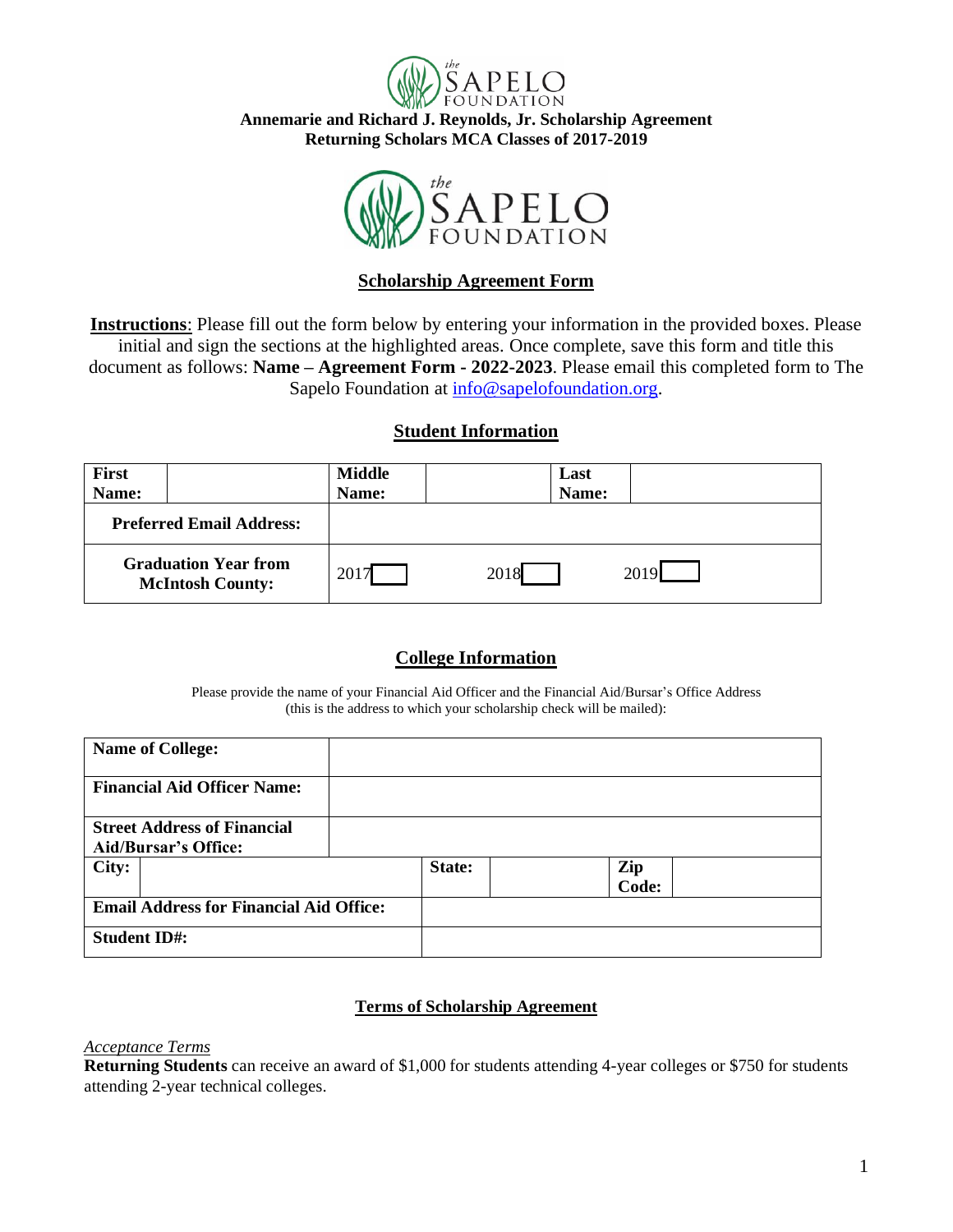#### **Annemarie and Richard J. Reynolds, Jr. Scholarship Agreement Returning Scholars - MCA Classes of 2017-2019**

*Scholarship Recipients Must:*

- Be enrolled in an accredited college, university or technical college for the entire academic year.
- Maintain enrollment in a minimum of 9 credit hours each semester (fall and spring).

Your institution's financial aid office will review your eligibility based on your enrollment. If you do not meet this term, your scholarship will be refunded immediately to The Sapelo Foundation*. If you withdraw from your institution at any time during the academic year, you must notify The Sapelo Foundation at info@sapelofoundation.org.*

**\*I have read and understand these requirements. \_\_\_\_\_\_Initial**

### *Scholarship Disbursement*

By law, The Sapelo Foundation cannot mail or disburse scholarships to students personally. During the **first week in July**, your scholarship will be mailed directly to the institution reported in this agreement form. Your scholarship will be directed to the fall semester only (no exceptions).

We will notify all scholarship recipients by email when the scholarship awards have been mailed. As of the mailing of the scholarship check, it is the responsibility of your institution to process your scholarship award. Please be patient during this time period as your institution will be processing hundreds of scholarships, grants and loans and applying them to the corresponding student accounts. The Sapelo Foundation can **only confirm by email** [\(info@sapelofoundation.org\)](mailto:info@sapelofoundation.org) whether a scholarship award was deposited.

Scholarship funds are applied to tuition, fees, books, housing, and meal plan expenses that are applied to your student account. Your institution will disburse your scholarship based on your school's payment schedule. In some cases, if a college applies this scholarship to a student's account balance and there are still additional funds remaining from the scholarship award, the remaining funds from this scholarship will be remitted back to The Sapelo Foundation, not to the student (e.g., after applying this scholarship to the balance of your student account, and there is still \$100 of your scholarship award left over, the remaining \$100 will be returned to The Sapelo Foundation). **If you have questions about how your scholarship award will be applied to your student account with your other scholarships, grants, and loans, please speak with your financial aid officer and/or bursar's office.**

If you transfer to a different school after July  $1<sup>st</sup>$  or in the middle of the academic year, your scholarship award will not transfer to your new school and another scholarship award will not be reissued for this academic year. The Sapleo Foundation will not be able to support you financially for the remainder of the academic year.

## **\*I have read and understand these requirements. \_\_\_\_\_\_Initial**

### **Eligibility and Renewal Requirements**

Eligible Returning Scholars are McIntosh County Academy Graduates who (1) applied in 2020 and met all deadlines and criteria, (2) are from the graduating classes of 2016-2019, and (3) selected to receive annual payments in each remaining year of eligibility under the terms of the former scholarship program.

## **You have selected to receive annual payments for each remaining year of eligibility (i.e., five academic years of support from your high school graduation year)**.

### *Returning Scholars Must:*

Be enrolled in an accredited college, university or technical college at the time of application.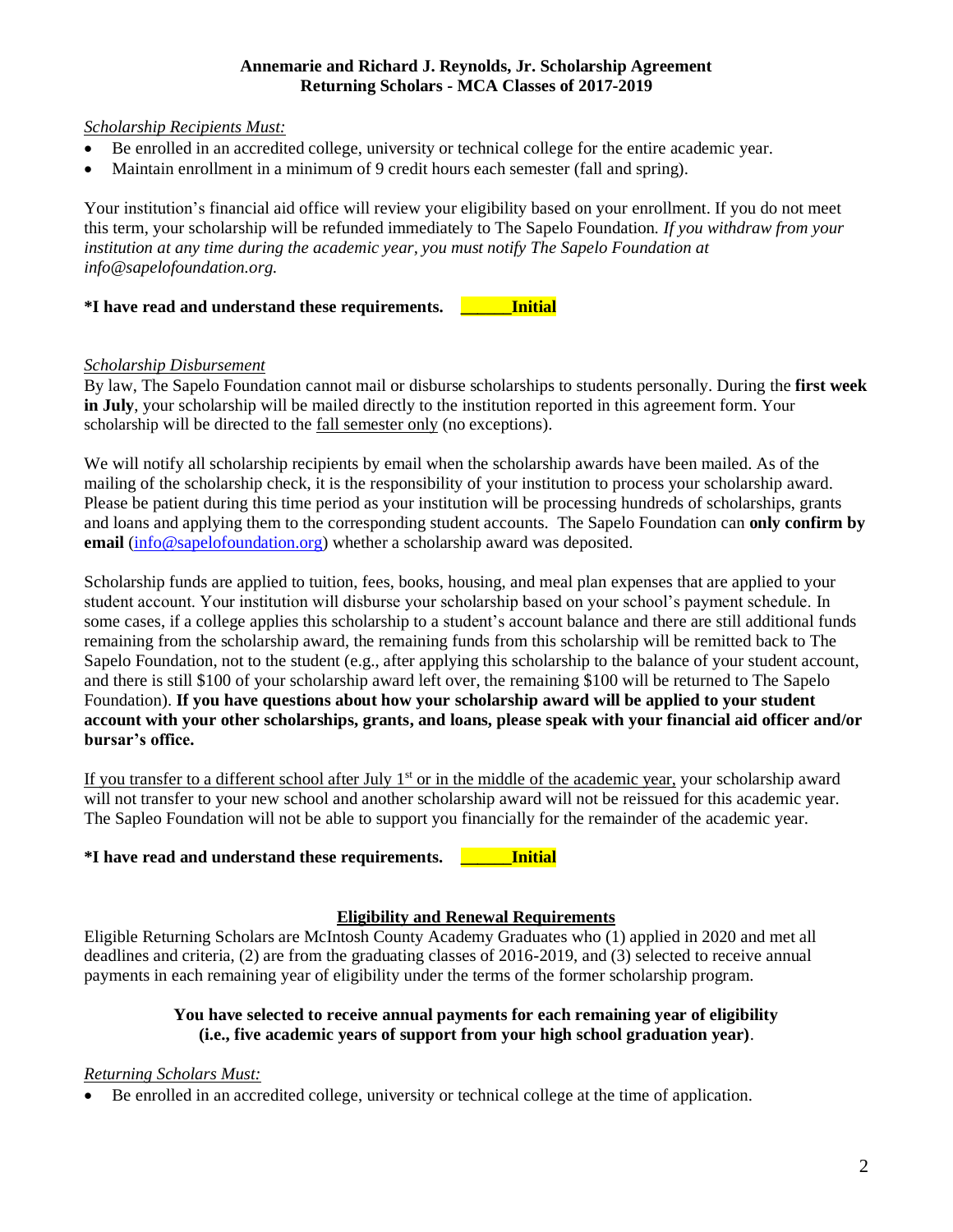#### **Annemarie and Richard J. Reynolds, Jr. Scholarship Agreement Returning Scholars - MCA Classes of 2017-2019**

- Maintain enrollment in a minimum of 9 credit hours each semester (fall and spring).
- Provide proof of enrollment at an accredited college, university or technical college with an official transcript showing course enrollment for the upcoming fall semester. Unofficial transcripts will not be accepted.
- Submit The Sapelo Foundation Renewal Forms: (1) Authorization and Release of Students Records Form and (2) Scholarship Agreement Form.
- Meet all criteria and deadlines.

Returning Scholars must submit their (1) proof of enrollment, (2) the Authorization and Release of Student Records Form, and (3) Scholarship Agreement Form to [info@sapelofoundation.org](mailto:info@sapelofoundation.org) by July 1<sup>st</sup> for every remaining year of eligibility in order to receive an annual payment of your scholarship.

If a scholar misses the deadline or submits incomplete documentation by July  $1<sup>st</sup>$ , The Sapelo Foundation will not be able to support the student financially for that academic year. *The Sapelo Foundation Renewal Forms will be available on our website at [www.sapelofoundation.org](http://www.sapelofoundation.org/) one month before the renewal deadline*.

**\*I have read and understand these requirements. \_\_\_\_\_\_Initial**

## **Changing Schools**

The Sapelo Foundation strongly encourages all scholarship recipients to decide on your school choice before July  $1<sup>st</sup>$  to ensure your scholarship award is sent to the correct school.

If you decide to change schools between June 1<sup>st</sup> and July 1<sup>st</sup>, please contact The Sapelo Foundation at [info@sapelofoundation.org](mailto:info@sapelofoundation.org) and resubmit the following documents: (1) proof of enrollment, (2) the Authorization and Release of Student Records Form, and (3) Scholarship Agreement Form.

If you transfer to a different school after July  $1<sup>st</sup>$  or in the middle of the academic year, your scholarship award will not transfer to your new school and another scholarship award will not be reissued for this academic year. The Sapleo Foundation will not be able to support you financially for the remainder of the academic year.

## **\*I have read and understand these requirements. \_\_\_\_\_\_\_ Initial**

## **Signature Agreement**

I hereby affirm that I read, understand and agree to abide by the Eligibility Requirements set forth by the Annemarie and Richard J. Reynolds, Jr. Scholarship Program and understand that failure to meet the requirements could result in current and future ineligibility to participate in the program.

I certify and understand that all the information I provide to The Sapelo Foundation is correct and accurate to the best of my knowledge.

I agree and understand that any communication or questions about the scholarship program must be emailed to **[info@sapelofoundation.org.](mailto:info@sapelofoundation.org)** I understand that The Sapelo Foundation does not take phone calls about the scholarship program from prospective scholars, current scholars, or parents/relatives.

| <b>Student Signature:</b>  |  |
|----------------------------|--|
|                            |  |
| <b>PRINT Student Name:</b> |  |